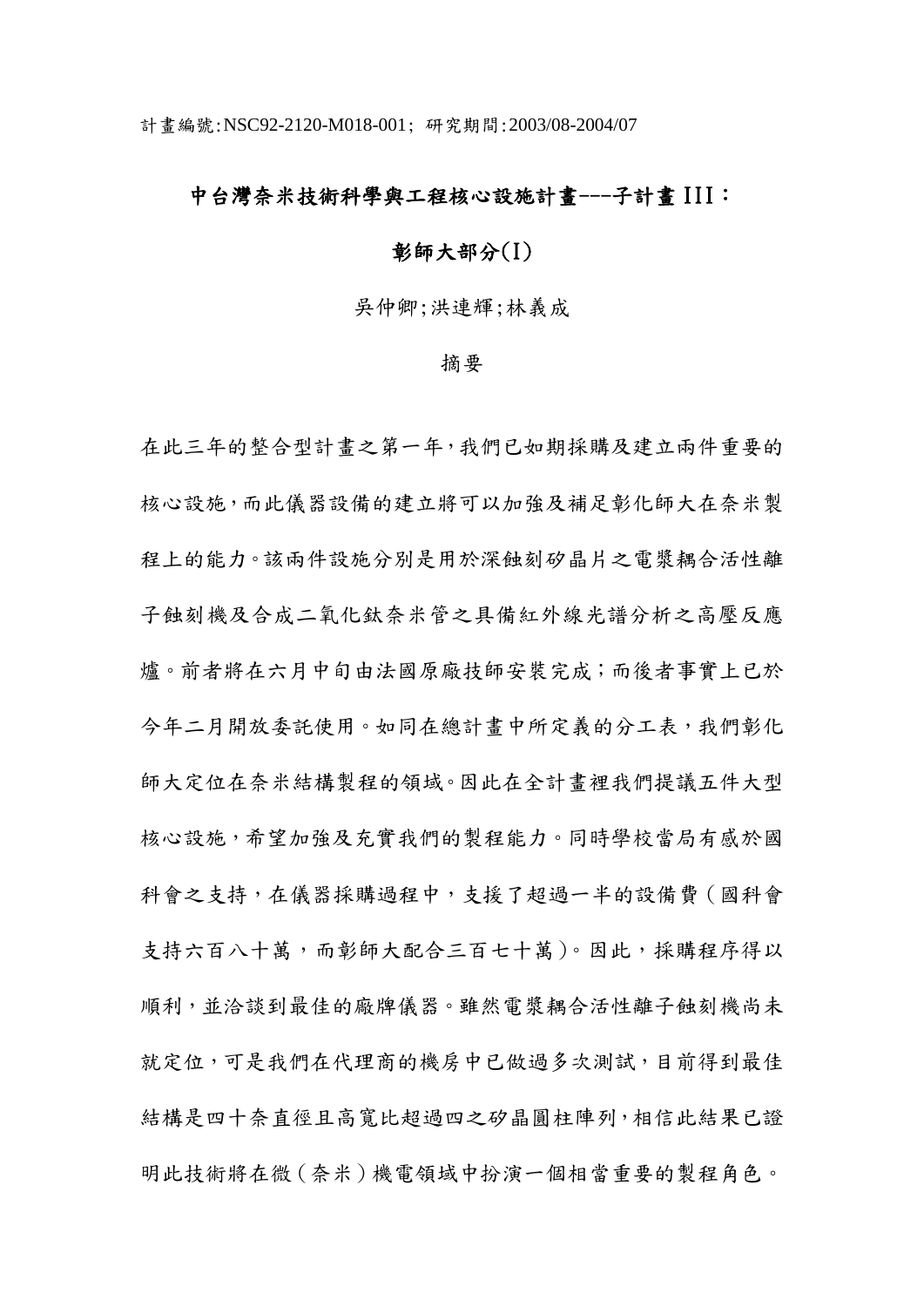另外,已定位就緒的高壓反應爐已具備合成奈米二氧化鈦管的能力, 產量可達克級的合成規模。基於目前的進度及校方的重視和支持,我 們相信總計畫在兩年後完成時,我們可已具備成一個國家級的奈米製 程中心。

關鍵字: 核心設施;電漿耦合活性離子蝕刻機;

高壓反應爐;奈米結構製程

## Abstract

In the first year of this three-year joint project two pieces of core facilities have been purchased and established according to the schedule. These two equipments are inductively coupled plasma reactive ion etcher (ICP RIE) for the deep etching of silicon (Alcatel AMS 100SE) and high pressure reactor equipped with FTIR for the synthesis of TiO2 tube, respectively. The former will be installed in the mid-June and the latter has been in service since this February already. As was defined in the joint project, the mission at National Changhua University of Education (NCUE) is focused on the nanofabrication process, in which five pieces of core facilities were proposed to enhance and compensate the fabrication capability of what have existed at NCUE. In order to facilitate and speed up the whole process, a matching fund for over 50 % of the funded budget was put into this project, namely extra 3.7 million NTD from our university (NCUE) was added on the top of the 6.8 million NTD funded from NSC. The ICP RIE has been tested at the vender site and the best structure achieved is 40 nm diameters of silicon pillar arrays having height to diameter ratio of 4 to 10. It is believed that this key process may play an important role in the fields of MEMS and NEMS. In addition, by using the high pressure reactor equipped with FTIR pure TiO2 nanotubes have been prepared in grams quantity by treating the TiO2 anatase powder with concentrated NaOH solution at elevated temperature. Based